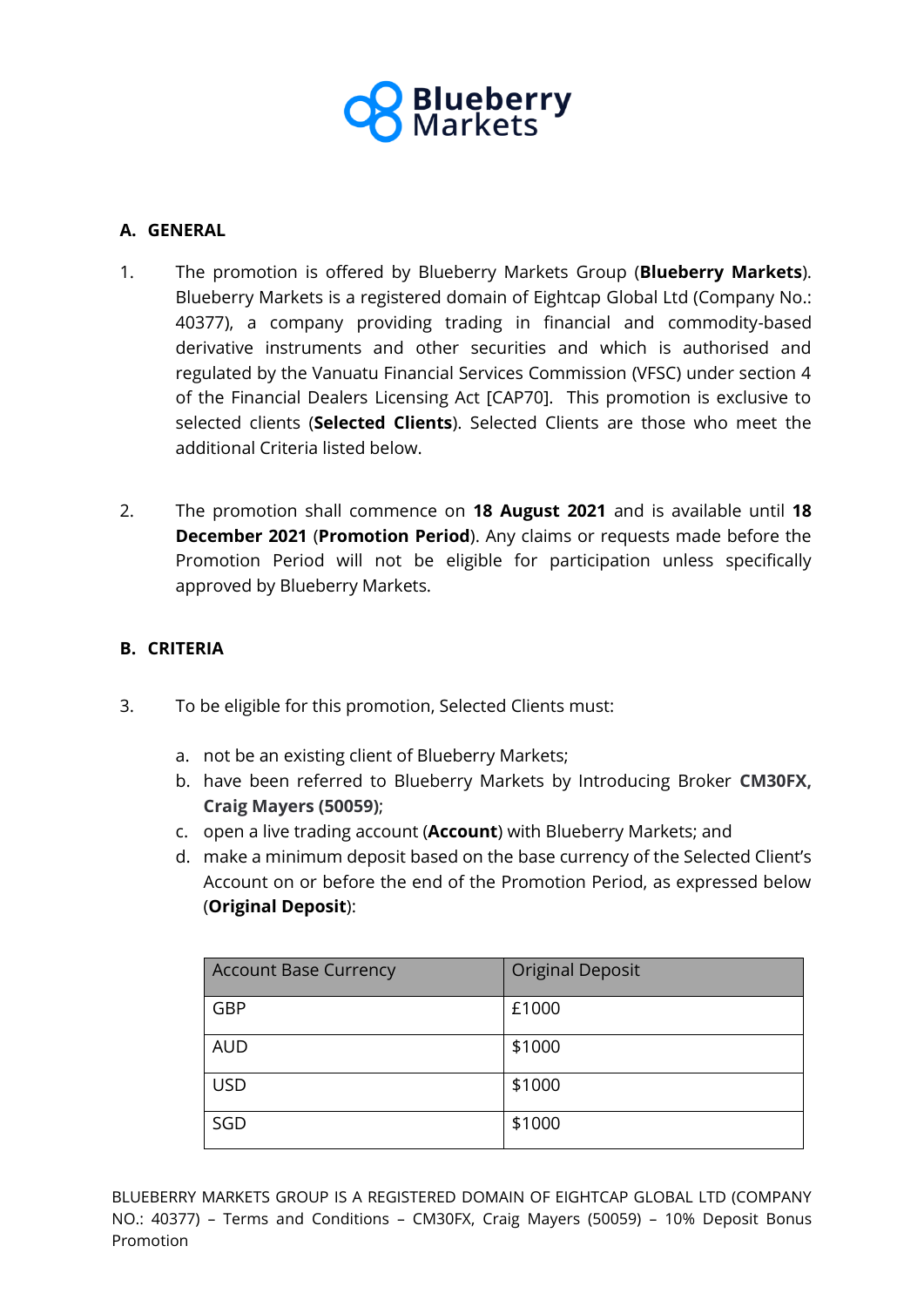

| <b>EUR</b> | €1000  |
|------------|--------|
| <b>CAD</b> | \$1000 |
| <b>NZD</b> | \$1000 |

e. maintain a minimum Account balance of \$100 in the base currency of their Account.

### 4. **Important Notice:**

- a. This promotion is not available to residents of Australia.
- b. CM30FX is an Introducing Broker (IB) and is not an agent or representative of Blueberry Markets and is not endorsed by Blueberry Markets. Blueberry Markets does not accept any responsibility for any trading decisions that are made by Selected Clients based on the material and/or content produced or presented by CM30FX.
- c. Selected Clients are reminded to read the Risk Warning below before trading.

## **C. CONDITIONS**

5. A Selected Client shall receive a trading credit bonus **equal to 10 % of the Original Deposit up to the Maximum Amount as expressed below (Credit Bonus**):

| <b>Account Base Currency</b> | <b>Maximum Amount</b> |
|------------------------------|-----------------------|
| GBP                          | £2000                 |
| <b>AUD</b>                   | \$2000                |
| <b>USD</b>                   | \$2000                |
| SGD                          | \$2000                |
| <b>EUR</b>                   | €2000                 |
| CAD                          | \$2000                |

BLUEBERRY MARKETS GROUP IS A REGISTERED DOMAIN OF EIGHTCAP GLOBAL LTD (COMPANY NO.: 40377) – Terms and Conditions – CM30FX, Craig Mayers (50059) – 10% Deposit Bonus Promotion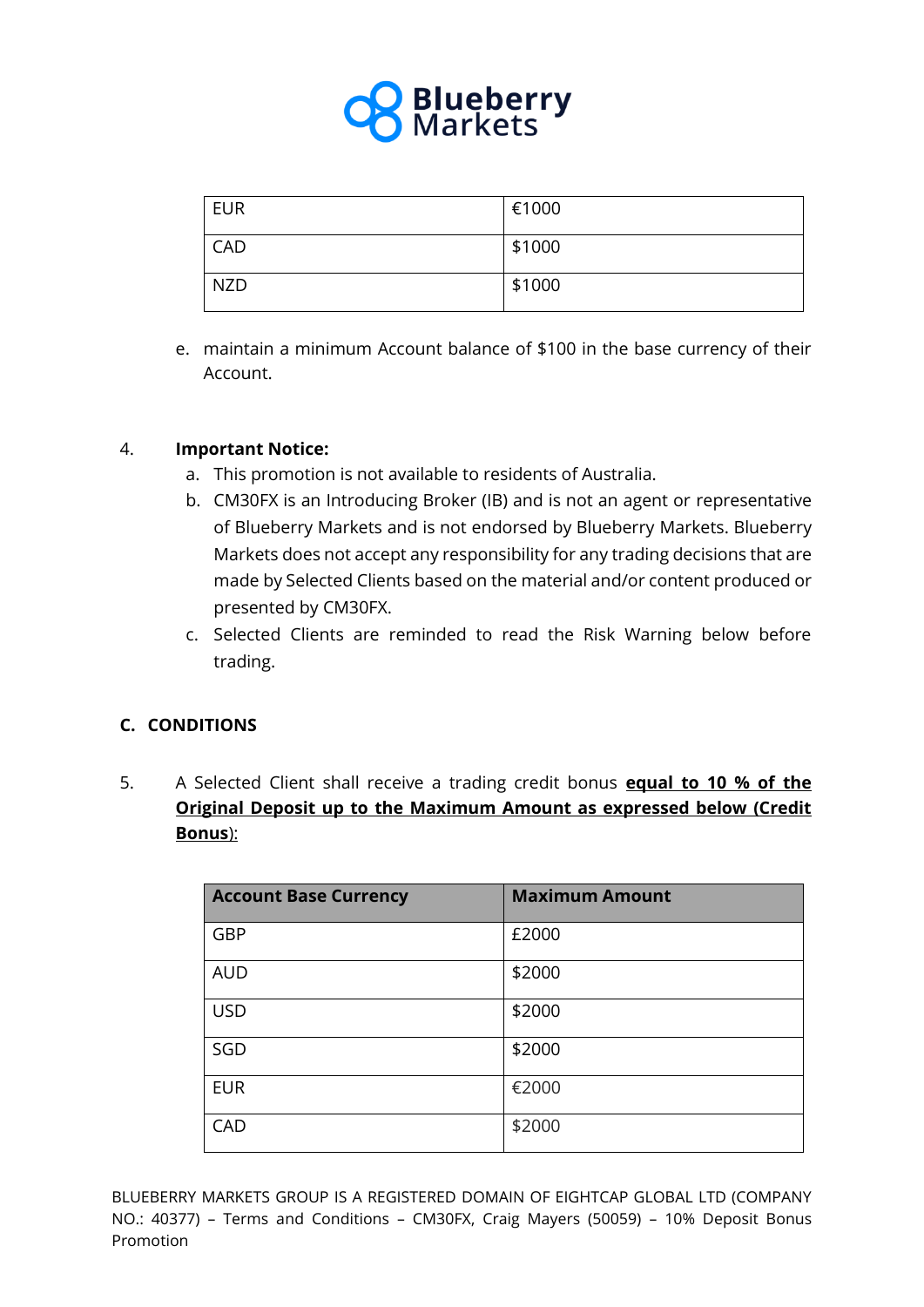

| -- |  |
|----|--|
|----|--|

*This means, if you deposit a sum of 1000 you will get 100 Credit Bonus, if you deposit 10,000 you will get 1000 Credit Bonus, if you deposit 20,000 you will get 2000 Credit Bonus, if you deposit any amount over 20,000 you will get 2000 Credit Bonus.* 

6. Applicable Conditions

The Credit Bonus:

- a. may take up to 24 business hours to be added into the Selected Client's Account (subject to approval);
- b. will appear in the credit facility of the trading platform and shall form part of the Selected Client's Account equity;
- c. may be used for trading purposes only (as margin to open and maintain positions); and
- d. may be redeemed **ONCE** only (available once per Selected Client and not once per Selected Client Account).
- 7. Selected Clients have up to **90 days** from the date they receive the Credit Bonus to take advantage of it. After this period, any remaining Credit Bonus will be removed from the Selected Client's Account.
- 8. Real Equity on a Selected Client's Account is available for withdrawal at any point in time, however the Credit Bonus cannot be withdrawn as cash (the Credit Bonus can only be used as margin to open and maintain positions).
- 9. A Selected Client may choose to withdraw their Original Deposit at any time, provided their Original Deposit has not been lost in the course of their trading activity or is being used as margin.
- 10. The withdrawal of deposits from a Selected Client's Account will immediately result in the Credit Bonus being voided. For the avoidance of doubt, if the Credit Bonus is voided it cannot be used as margin to open and maintain positions or for any other purpose.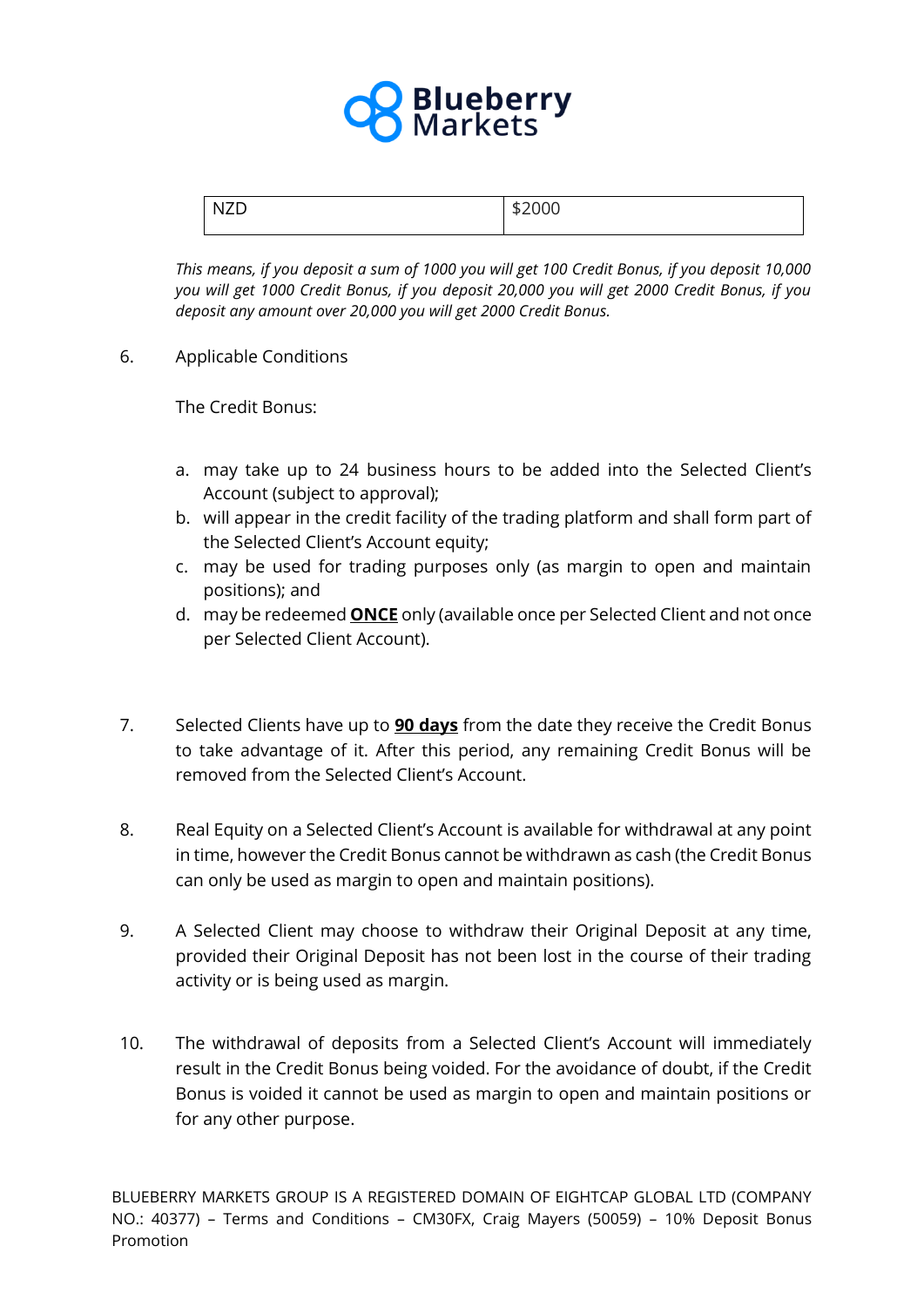

11. In the event of the Net Equity on a Selected Client's Account being less than or equal to the Credit Bonus, the Selected Client may (with or without warning) lose the Credit Bonus. This may result in your positions being closed. Further, Blueberry Markets may in its discretion remove the Credit Bonus and/or or close out any open positions.

**It is always the Selected Client's responsibility to ensure that the Net Equity of their Account does not fall below the Credit Bonus awarded to them under this promotion.**

## **D. DISCLAIMER**

- 12. These Terms and Conditions must be read in conjunction with the General Terms [and Conditions t](https://blueberrymarkets.com/trading/forex-legal-documents/)hat apply to all Blueberry Markets promotional offers. A copy of the General Terms and Conditions are incorporated as an annexure to these Terms and Conditions. In the event of a conflict between these Terms and Conditions and the General Terms and Conditions, the General Terms and Conditions shall prevail.
- 13. By participating in this promotion, you agree and accept that Blueberry Markets cannot be held liable for any loss or damages (whether direct or indirect) related to or resulting from the purchase, reliance on or use of goods, services, resources, content, or any other transactions concluded with CM30FX. Please carefully review the policies and practices of CM30FX and ensure that you seek your own independent advice in relation to the services or products offered by CM30FX. Complaints, claims, concerns, or questions regarding CM30FX products or services should be directed to CM30FX.
- 14. Blueberry Markets reserves the right to withhold or void without further notice the Selected Client Credit Bonus if in its reasonable belief, there is any indication or suspicion of any form of arbitrage (including but not limited to risk free profiting), abuse (including but not limited to a Selected Client's trading activity patterns that indicate that the Selected Client solely aims to benefit financially from the Credit Bonus without being genuinely interested in trading the markets and/or taking market risk), fraud, manipulation, cash-back arbitrage connected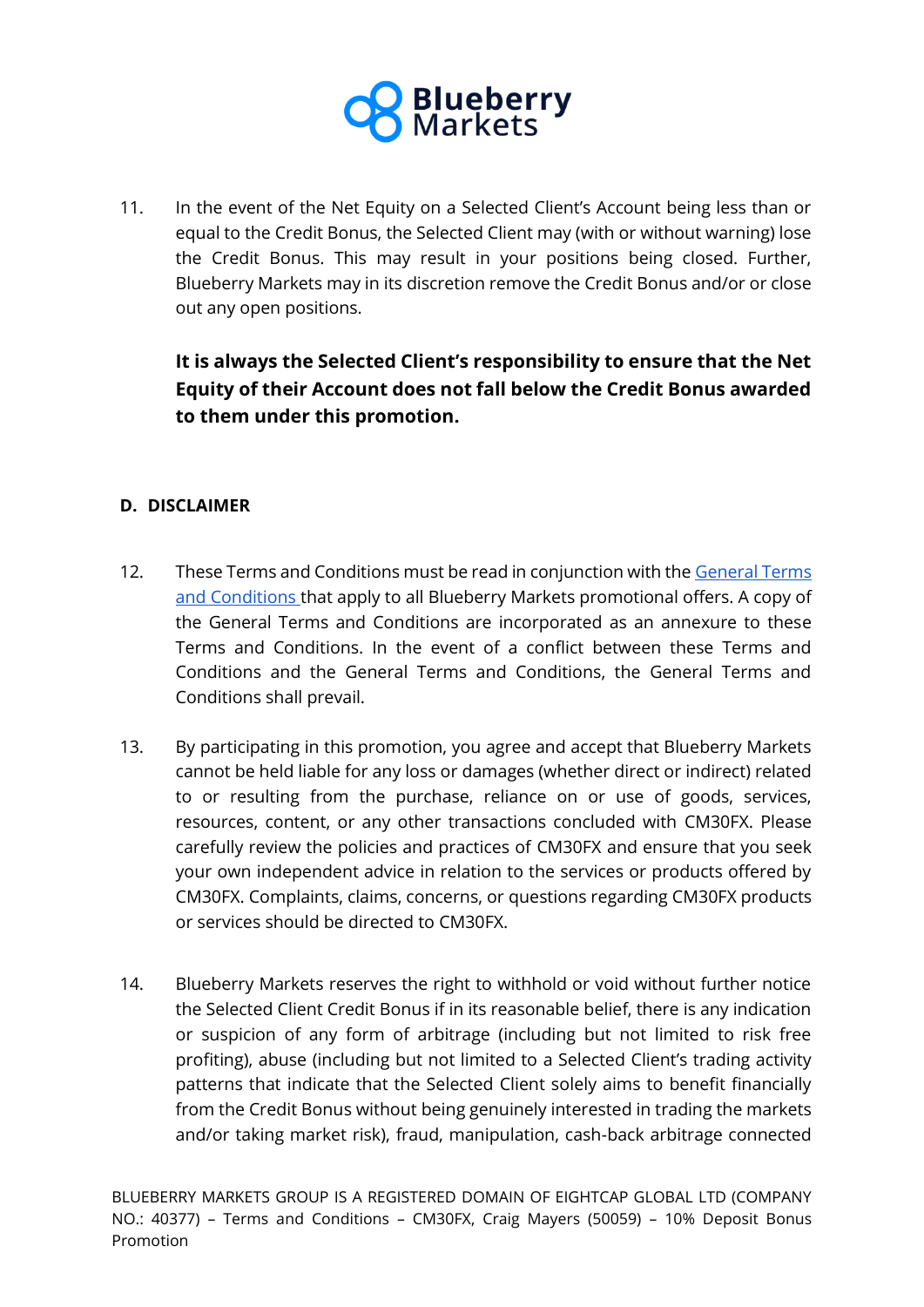

to a trading bonus or any other form(s) of deceitful or fraudulent activity or behaviour.

- 15. Participation in this promotion signifies acceptance of all Terms and Conditions referenced herein. Selected Clients are required to abide by all Terms and Conditions as presented, at all times.
- 16. The Credit Bonus is non-transferable between accounts or persons and cannot be combined with any other promotion or offer.
- 17. Blueberry Markets decision relating to any aspect of this promotion shall be final and binding.

# **E. JURISDICTION**

18. The terms and conditions of this promotion are governed by and construed in accordance with the laws of Vanuatu. Any dispute or situation not covered by these terms and conditions will be resolved by Blueberry Markets in the manner it deems to be the fairest to all concerned.

#### **F. RISK WARNING**

- 19. Margin trading involves a high level of risk and may not be suitable for all investors. You should carefully consider your objectives, financial situation, needs and level of experience before entering into any margined transactions with Blueberry Markets, and seek independent advice if necessary. Forex and CFDs are highly leveraged products which mean both gains and losses are magnified. You should only trade in these products if you fully understand the risks involved and can afford losses without adversely affecting your lifestyle. You must assess and consider the [Legal Documentation](https://blueberrymarkets.com/trading/forex-legal-documents/) on our website carefully before making any decision about using our products or services.
- 20. By entering into this promotion, you acknowledge that you understand the risks involved in trading Forex and CFDs.

BLUEBERRY MARKETS GROUP IS A REGISTERED DOMAIN OF EIGHTCAP GLOBAL LTD (COMPANY NO.: 40377) – Terms and Conditions – CM30FX, Craig Mayers (50059) – 10% Deposit Bonus Promotion